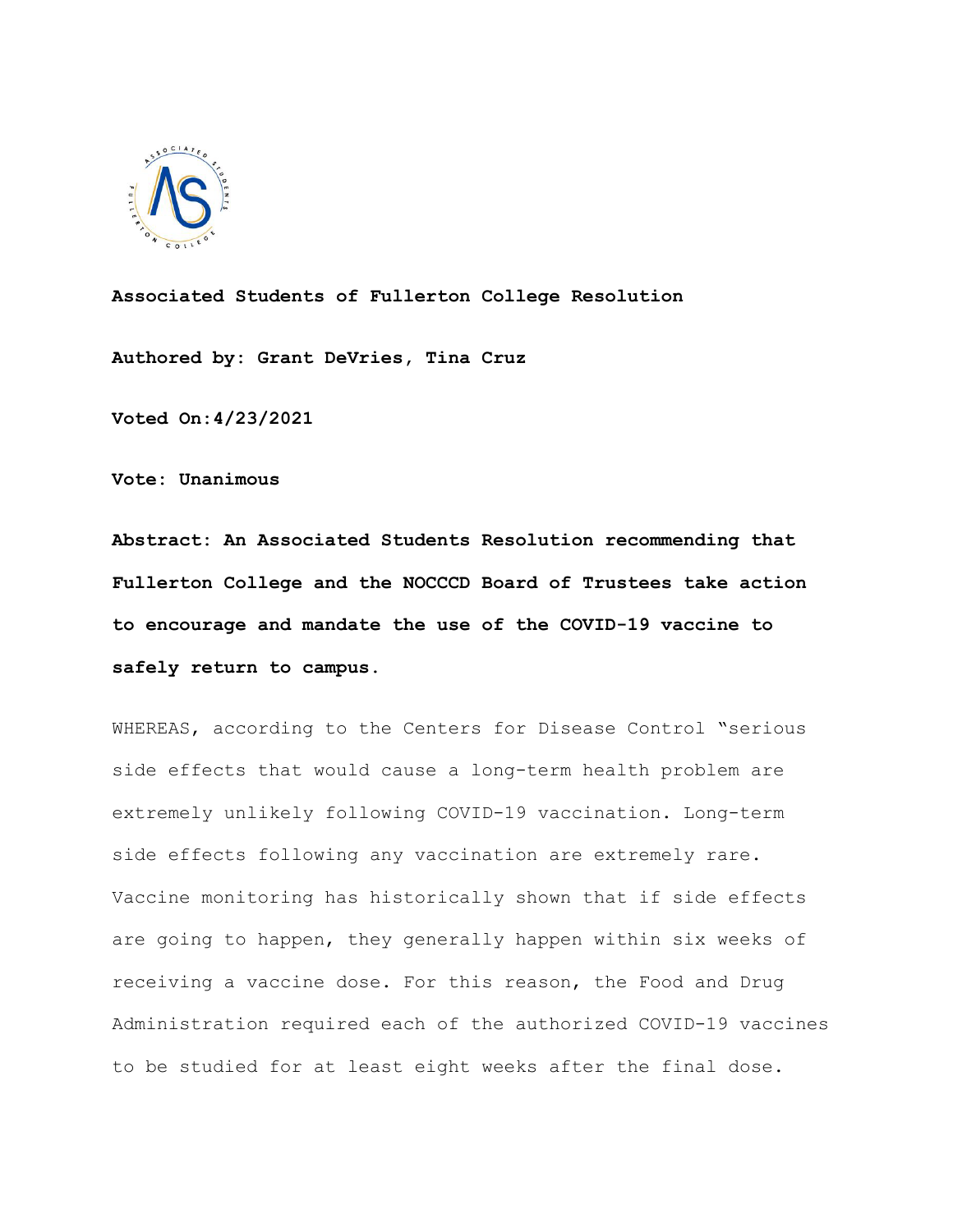Millions of people have received COVID-19 vaccines, and no long-term side effects have been detected. The CDC continues to closely monitor COVID-19 vaccines." [1]

WHEREAS, according to the Centers for Disease Control, "COVID-19 vaccines are safe and effective. COVID-19 vaccines were evaluated in tens of thousands of participants in clinical trials. The vaccines met FDA's rigorous scientific standards for safety, effectiveness, and manufacturing quality needed to support emergency use authorization." [1]

WHEREAS, in data produced by the Centers for Disease Control, "over 189 million doses of COVID-19 vaccine were administered in the United States from December 14, 2020, through April 12, 2021." [1]

WHEREAS, according to the Centers for Disease Control, "the federal government is providing the vaccine free of charge to all people living in the United States, regardless of their immigration or health insurance status." [2]

WHEREAS, according to the California government website on the COVID vaccine, "the State of California will equitably distribute a safe and effective vaccine to everyone in California who wants it. All Californians 50 or older are now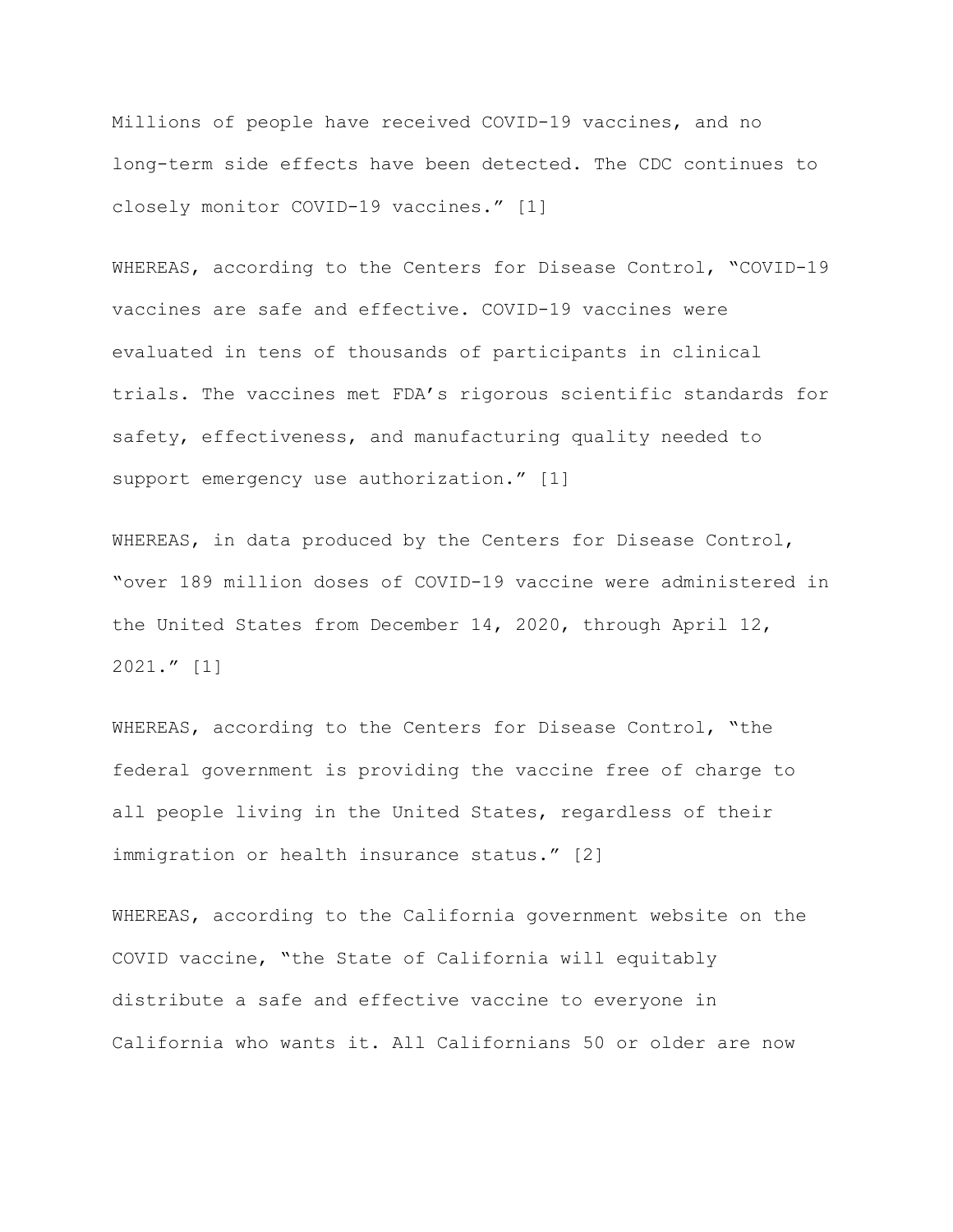eligible for vaccination. Every Californian 16 and up will be eligible for vaccination on April 15, 2021." [3]

WHEREAS, according to NPR, "Colleges have long required vaccinations for infectious diseases. In a survey of about 100 four-year institutions representing all 50 states and Washington, D.C., nearly all required at least one vaccine for enrollment. The MMR vaccine, which protects against measles, mumps and rubella, was required at 87.5% of campuses surveyed." [4]

WHEREAS, in an article written by the Los Angeles Times, "The University of California and California State University announced Thursday that they intend to require COVID-19 vaccinations for all students, faculty and staff on campus properties this fall once the Food and Drug Administration gives formal approval to the vaccines and supplies are sufficiently available." [6]

WHEREAS, according to the Associated Press, "Universities including Rutgers, Brown, Cornell and Northeastern recently told students they must get vaccinated before returning to campus next fall. They hope to achieve herd immunity on campus, which they say would allow them to loosen spacing restrictions in classrooms." [5]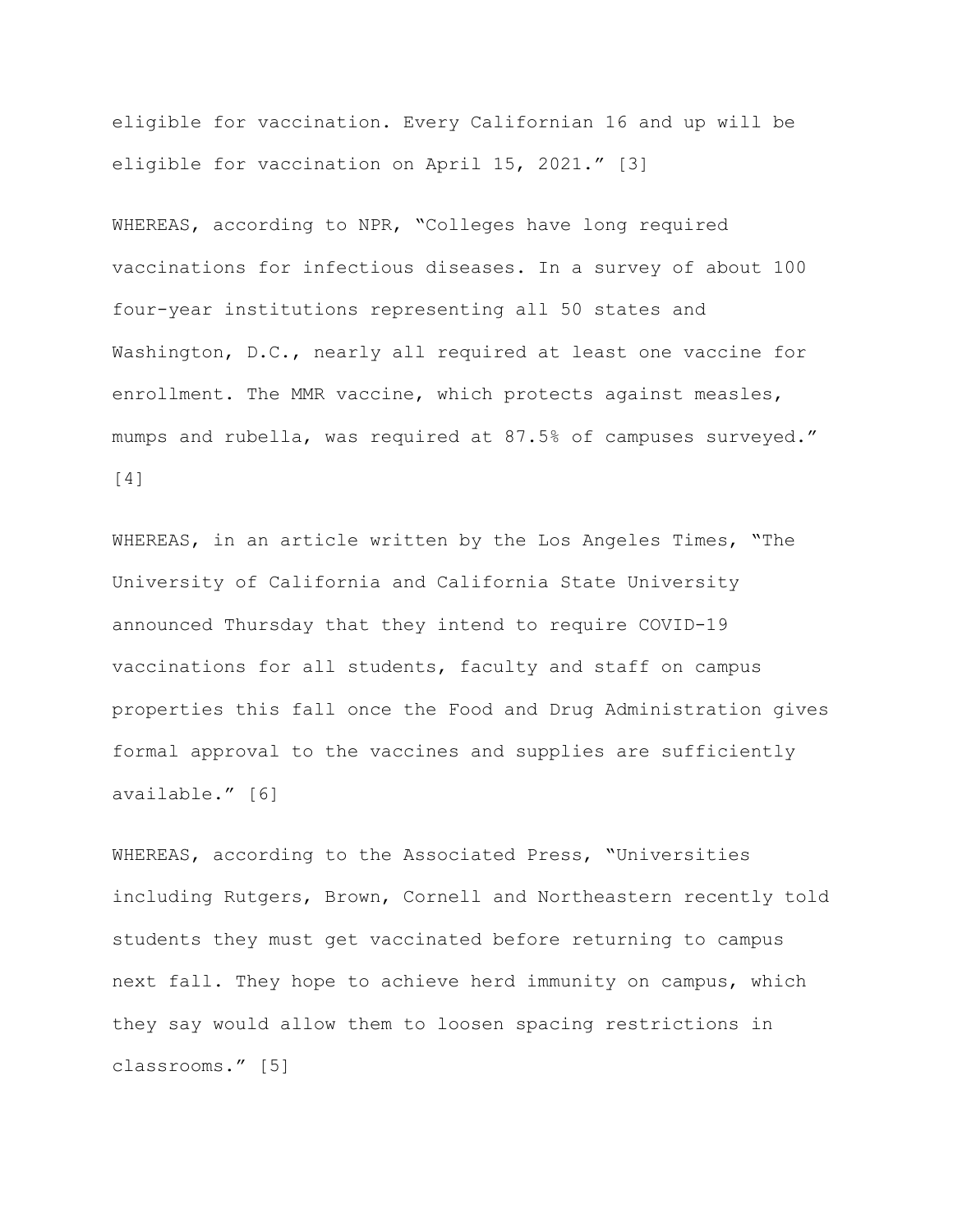Therefore, be it resolved, Associated Students of Fullerton college believes in the science and the rigorous testing involved in creating the COVID-19 vaccine and encourages everyone without a medical exemption to receive the vaccine as soon as they are able.

Be it further resolved, Associated Students of Fullerton college recommends that any student who is able to receive the vaccine and does not have a medical exemption but wishes to return in-person to campus must receive the COVID-19 vaccine.

Be it further resolved, any person who is able to receive the vaccine and does not have a medical exemption but wishes to participate in an Associated Students in-person activities must be vaccinated.

Be it further resolved, Associated Students of Fullerton College will take appropriate steps to spread truthful information about the vaccine across campus and decries any misinformation about the COVID-19 vaccine.

BE IT FINALLY RESOLVED, copies of this resolution be sent to the office of the Dean of Student Support Services, the Associated Students Advisor, Director of Student Life and Leadership, the Office of the Vice President of Student Services, the Office of the Vice President of Administrative Services, the Office of the